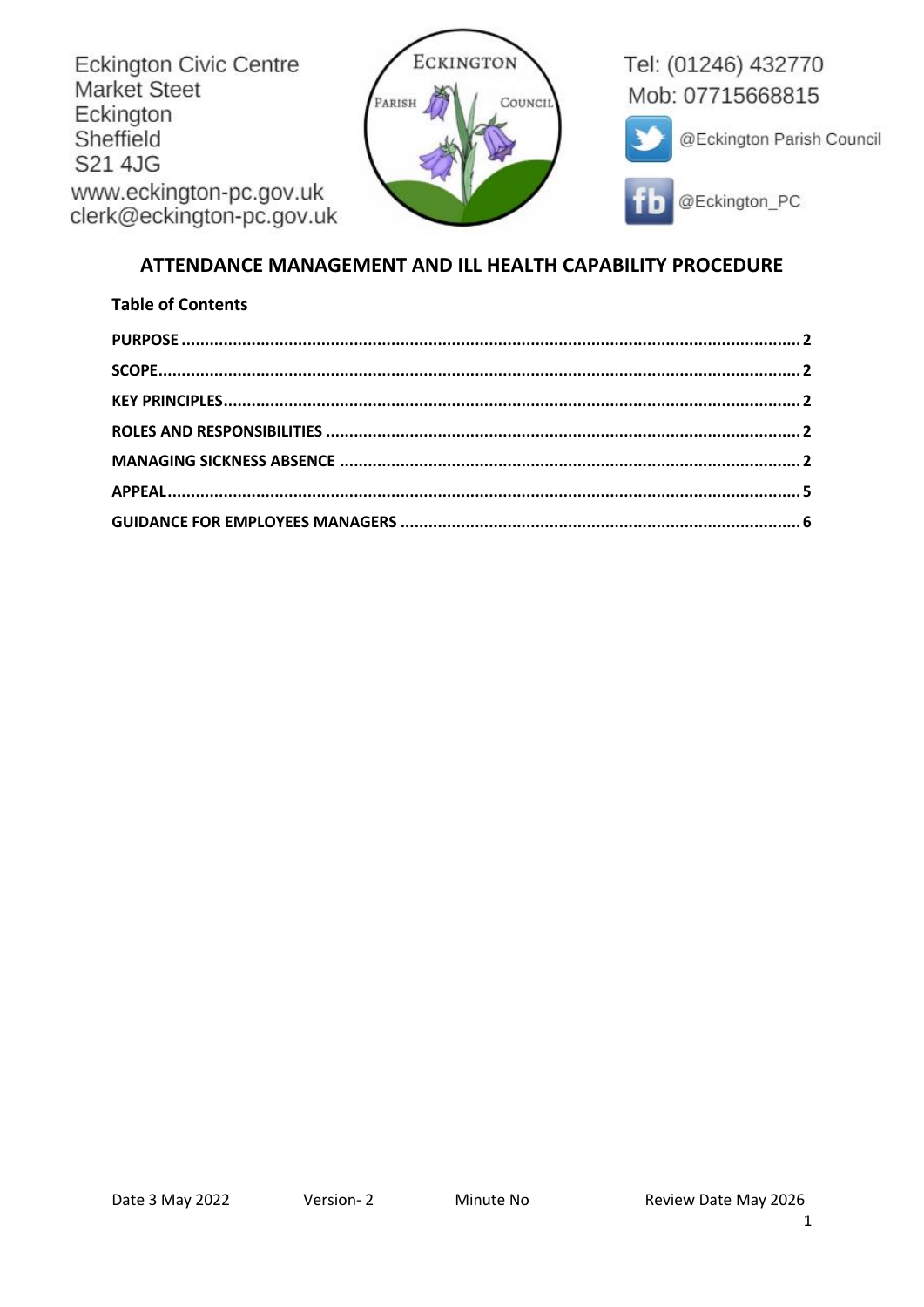## <span id="page-1-0"></span>**PURPOSE**

The purpose of this procedure is to set out the framework by which short and long-term sickness absence will be addressed.

#### <span id="page-1-1"></span>**SCOPE**

This procedure applies to all employees of Eckington Parish Council who perform the function of the employer.

### <span id="page-1-2"></span>**KEY PRINCIPLES**

This procedure is in accordance with legislative requirements and ACAS guidance and is also an adaption from the Derbyshire County Council policy in place at the time of implementation.

- The aim of the procedure is to promote high levels of attendance at work which will in turn lead to better levels of service provision.
- Following this procedure will enable sickness absence issues to be addressed in a fair and consistent manner so that employees can achieve and maintain a satisfactory level of attendance at work. The Council will provide appropriate support for employees who are absent due to sickness.
- Abuse of the sickness scheme will be dealt with under the Council's disciplinary procedure.
- Employees have a right to be accompanied at every stage of the process, normally by a colleague or trade union representative.
- Employees will be given a minimum of 7 calendar days' notice, in writing, of all formal meetings held under this procedure.
- Reasonable adjustments should be considered for employees where relevant, in accordance with the Equality Act 2010.

#### <span id="page-1-3"></span>**ROLES AND RESPONSIBILITIES**

- The Chair of the Council is responsible for managing the Clerks sickness absence.
- Line Managers have responsibility for managing sickness absence of their employees.
- Private HR will provide advice and guidance as appropriate up to stage 2 of the process.
- Where required a representative from a private HR company will accompany the Manager from stage 2 of the procedure onwards.
- Manager and employee guidance supplement this procedure.

#### <span id="page-1-4"></span>**MANAGING SICKNESS ABSENCE**

Sickness reporting

- Employees have a responsibility to report their sickness absence as set out below.
- Day 1 Employee telephones their Line Manager to report absence by 9.30am, the Line Manger will inform the Clerk within 2 hours. Clerk to inform the Chair of the Council of sickness absence.
- Day 4 Employee updates line manager on nature/duration of the absence.
- Day 8 Employee, if still absent, provides a medical certificate.

| Date 3 May 2022 | Version- 2 | Minute No | Review Date May 2026 |
|-----------------|------------|-----------|----------------------|
|                 |            |           |                      |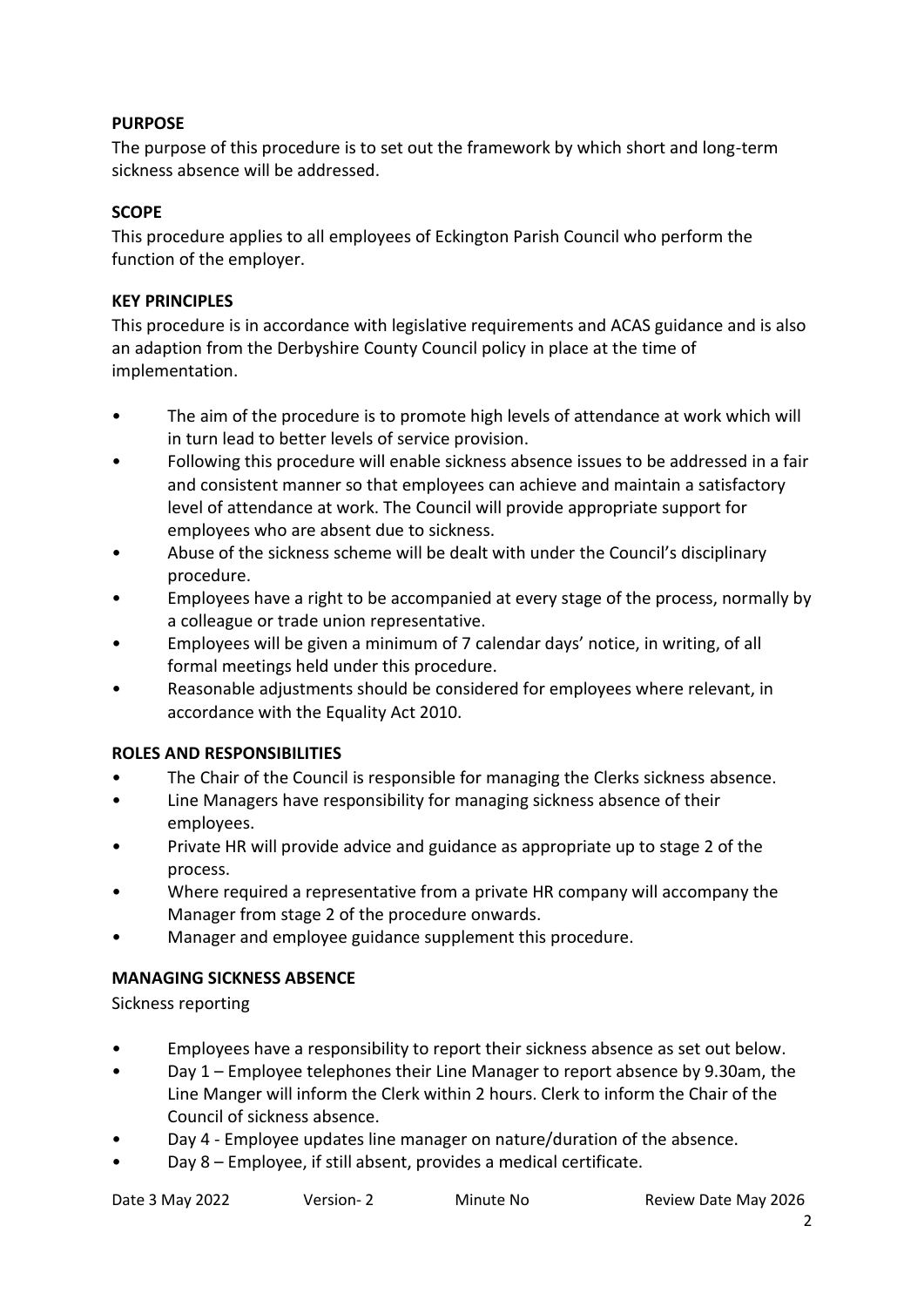• Where an employee fails to comply with these timescales line managers should contact the employee to discuss the absence.

Return to work discussion

- Return to work discussions will take place within 2 working days of an employee returning to work regardless of the length of absence. With their Line Manager.
- The discussion will be ''face to face'' wherever possible. Where this is not practicable, the discussion may take place via telephone.
- After the meeting the return to work documentation will be completed where appropriate.
- Consideration should be given as to whether a review meeting is appropriate as detailed below.
- Employees have a right to be accompanied at formal meetings, normally by a colleague or trade union representative.

## Review process

- Managers should review absences when the triggers have been reached (pro rata for part-time staff):
- Short term intermittent absence (8 calendar days in any rolling 12-month period) or
- Long term absence (28 calendar days in any 12-month period) or
- Where there is other cause for concern on the level or pattern of absence.
- Managers will make a record of all discussions, meetings and actions taken, ensure they are placed on the personal file and give a copy to the employee.

#### Stage 1 Informal Meeting

- At the meeting considerations will include:
- The employee's absence record
- The reasons for absence
- Up to date medical information provided by the employee.
- Referral to Occupational Health, physiotherapy or counselling where appropriate.
- Temporary alternative duties where these would allow an employee to return to work.
- Ending the process where the employee has returned to work and no further action is necessary.
- Setting a review period of 1 to 3 months, dependent on circumstances.
- Employees have a right to be accompanied at formal meetings, normally by a colleague or trade union representative. At the end of the review period there must be a discussion with the employee which should include:
- The actions taken in Stage 1
- Steps the employee has taken to improve their attendance.
- Current available medical information, including information from the employee and any Occupational Health report where appropriate.
- Reasonable adjustments if these would help the employee to return to work or improve their attendance at work.
- Referral to Occupational Health where this has not previously been done.
- Reinforcement of the operational effects of absence from work.

| Review Date May 2026<br>Date 3 May 2022<br>Version- 2<br>Minute No |  |
|--------------------------------------------------------------------|--|
|--------------------------------------------------------------------|--|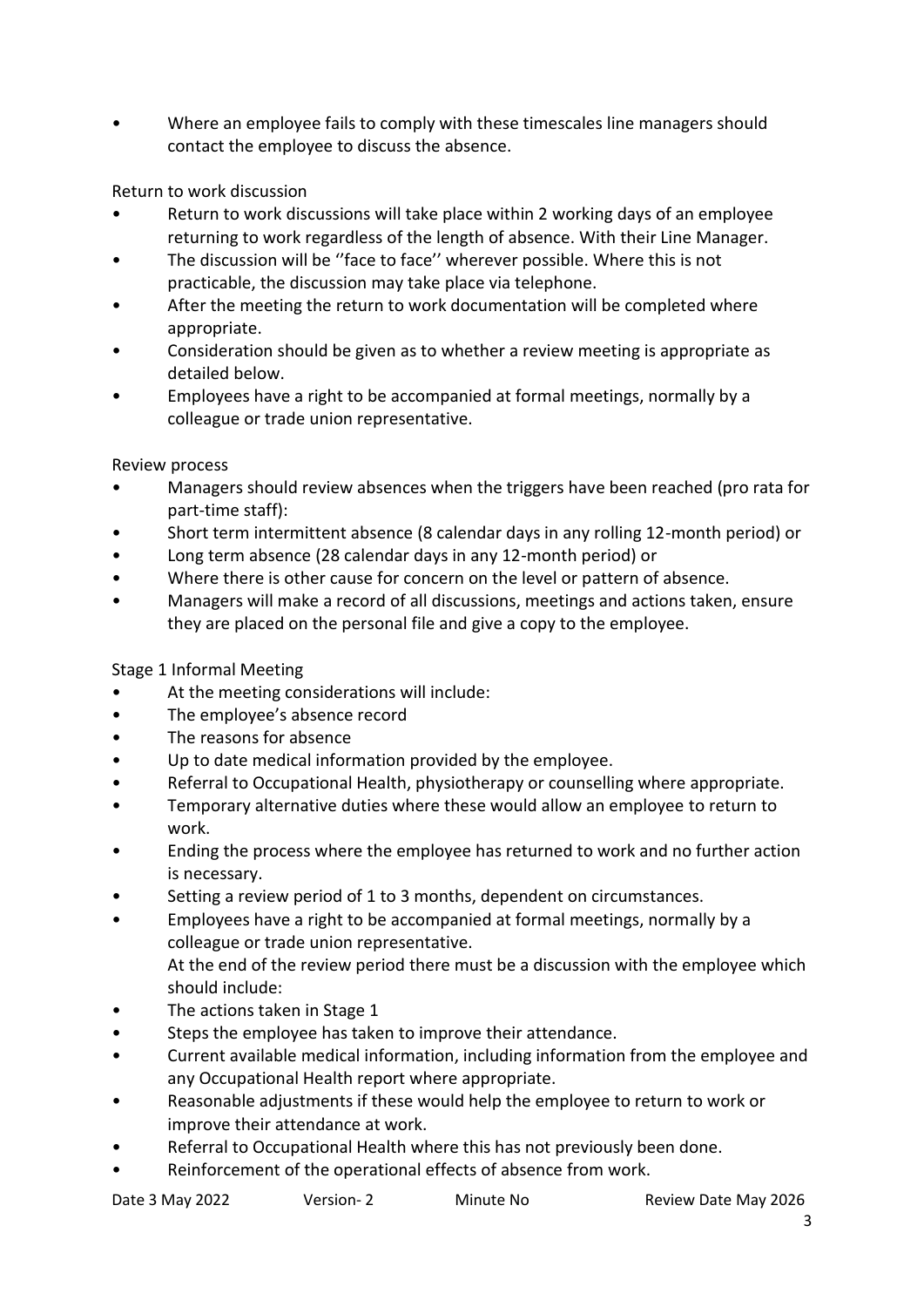- Removal from the process where attendance has improved to a satisfactory level or the employee has returned to work.
- Moving to Stage 2 of the meeting.
- Employees have a right to be accompanied at formal meetings, normally by a colleague or trade union representative.

# **Stage 2 Meeting**

- The employee should be invited to a formal meeting to discuss their sickness absence. At the meeting considerations will include:
- Reviewing information in relation to the employee's sickness.
- Reviewing the outcomes of all earlier meetings
- Further referral to occupational health.
- Reasonable adjustments where appropriate.
- Redeployment where the Occupational Health Physician has stated the employee is fit for alternative duties.
- Ill health retirement where appropriate.
- Setting a further review period and advising the employees that if their attendance at work does not improve or there is no return to work within a set timescale (1 to 3 months, dependent on circumstances), it may be necessary to arrange a Capability Hearing, the outcome of which may be dismissal.
- Employees have a right to be accompanied at formal meetings, normally by a colleague or trade union representative. At the end of the review period there must be a discussion with the employee which should include:
- Reviewing information about the employee's sickness.
- Discuss the potential implications of their continued level of absence, which may lead to a Capability Hearing.
- Where attendance has improved or where further information is awaited, extending the review period.
- Consideration of removal from the process where attendance has improved to a satisfactory level or the employee has returned to work.
- Employees have a right to be accompanied at formal meetings, normally by a colleague or trade union representative.

# **Stage 3: Capability Hearing**

A capability hearing should be arranged if attendance at work has not improved to the required standard or if a return to work date has not been agreed. The employee should be advised in writing of the requirement to attend a formal hearing and be provided with a statement of case a minimum of seven calendar days prior to the hearing. Employees have a right to be accompanied at formal meetings, normally by a colleague or trade union representative.

The hearing will be chaired by the Parish Clerk and a representative from a private HR company will advise. The decision of the Chair will be notified at the hearing. The Chair of the Council will chair the Clerks capability hearing.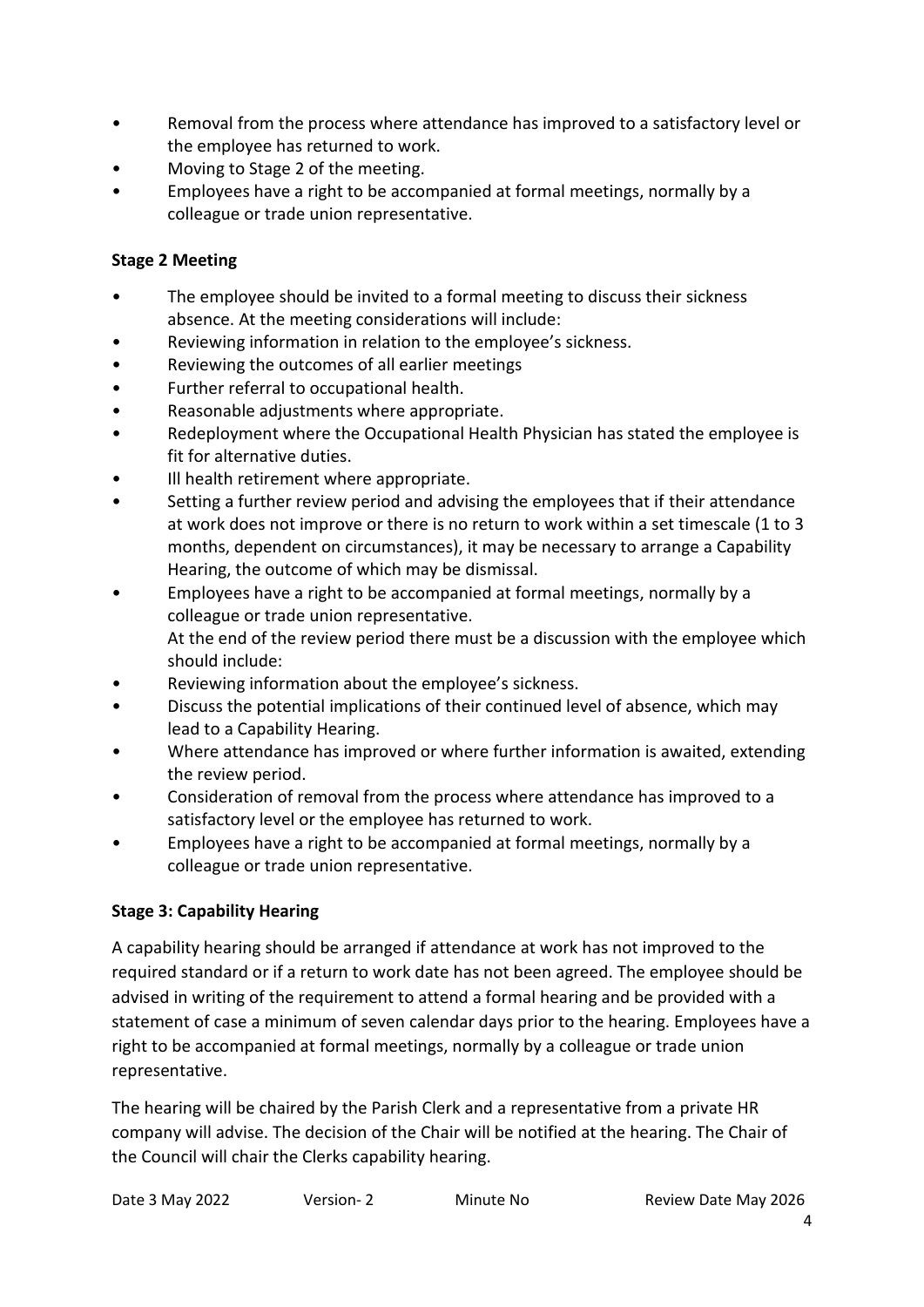Outcomes may include:

- Dismissal with notice (redeployment may be sought in appropriate circumstances).
- Final written warning.
- Further review period to allow time for attendance to improve.

A letter confirming the outcome of the hearing will be sent to the employee within 7 calendar days.

#### <span id="page-4-0"></span>**APPEAL**

The employee has a right of appeal:

- An appeal against dismissal is to the Chair of the Staff Working Party and this must be registered in a letter to the named Councillor within 7 calendar days of receipt of the written notification of the hearing decision.
- An appeal against any other outcome will be heard by any other Council member of the Staff Working Party and must be registered in a letter to the named Councillor within the same timescales as above.

The employee will receive a reply to the appeal letter within 7 calendar days, acknowledging the registering of the appeal which will take place as soon as practicable. There will be a minimum of 7 calendar days' notice of the appeal date.

Any statements of case or evidence on which either management or the employee wishes to rely on, will be provided to the Appeal Panel and other party at least 7 calendar days prior to the hearing.

A legal advisor will be present at any appeal against dismissal.

The employee has a right to be accompanied at the appeal, normally by a colleague or trade union representative.

The employee will be informed of the outcome of the appeal in writing within 7 calendar days. The outcome is the final stage within the Council's procedures.